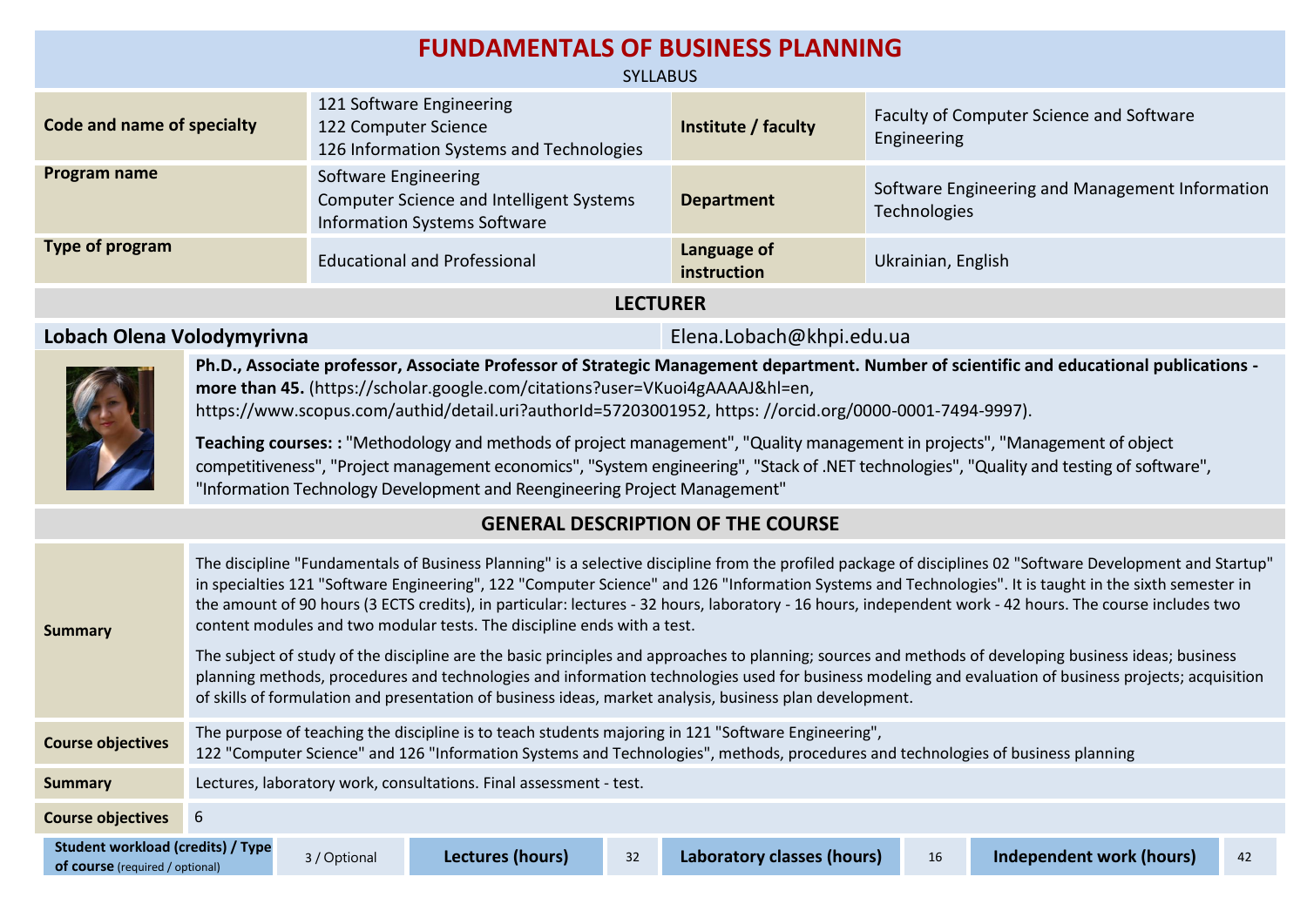121-GC01. Ability to abstract thinking, analysis and synthesis.

121-GC 02. Ability to apply knowledge in practical situations.

121-GC05. Ability to learn and master modern knowledge.

121-GC06. Ability to search, process and analyze information from various sources.

121-GC07. Ability to work in a team.

121-PC21. Ability to assess and take into account economic, social, technological and environmental factors affecting the sphere of professional activity.

122-GC1. Ability to abstract thinking, analysis and synthesis.

122-GC2. Ability to apply knowledge in practical situations.

122-GC3. Knowledge and understanding of the subject area and understanding of professional activity.

122-GC6. Ability to learn and master modern knowledge.

122-GC7. Ability to search, process and analyze information from various sources.

122-GC8. Ability to generate new ideas (creativity).

122-GC9. Ability to work in a team.

**Program competences** 122-GC10. Ability to be critical and self-critical.

122-GC11. Ability to make informed decisions.

122-GC12. Ability to evaluate and ensure the quality of work performed.

122-GC14. The ability to exercise their rights and responsibilities as a member of society, to realize the values of civil (free democratic) society and the need for its sustainable development, the rule of law, human and civil rights and freedoms in Ukraine.

122-PC10. Ability to apply methodologies, technologies and tools to manage the life cycle processes of information and software systems, information

technology products and services in accordance with customer requirements.

126-GC1. Ability to abstract thinking, analysis and synthesis.

126-GC2. Ability to apply knowledge in practical situations.

126-GC3. Ability to understand the subject area and professional activity.

126-GC5. Ability to learn and master modern knowledge.

126-GC6. Ability to search, process and summarize information from various sources.

126-GC7. Ability to develop and manage projects.

126-GC8. Ability to assess and ensure the quality of work performed.

126-PC1. Ability to analyze the object of design or operation and its subject area.

126-PC9. Ability to develop business solutions and evaluate new technological proposals.

126-PC12. Ability to manage and use modern information and communication systems and technologies (including those based on the use of the Internet).

126-PC13. Ability to perform computational experiments, compare the results of experimental data and solutions.

126-PC14. Ability to form new competitive ideas and implement them in projects (startups).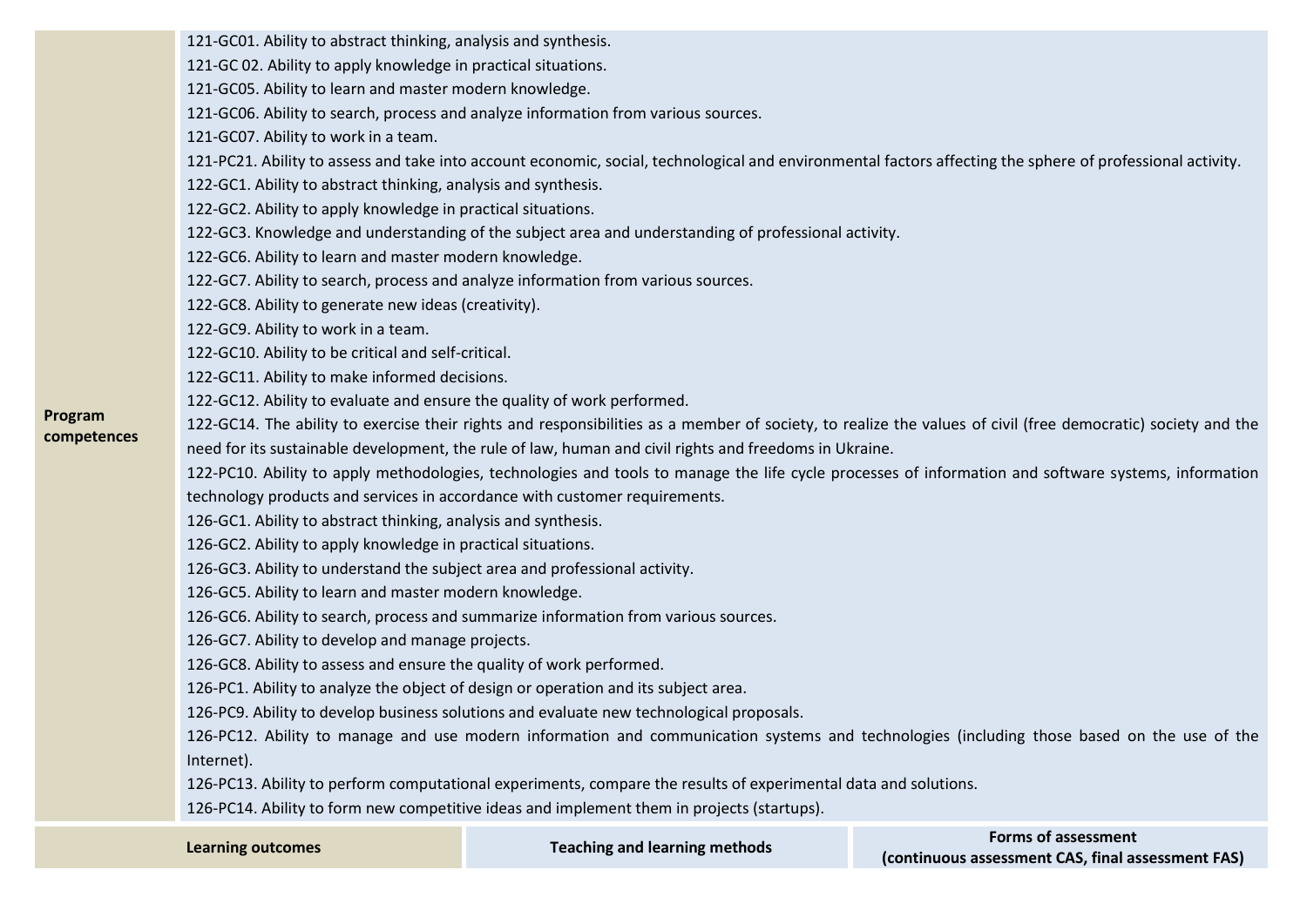121-PLO22. Know and be able to apply methods and tools of project management.

121-PLO24. Be able to calculate the economic efficiency of software systems.

122-PLO11. Have the skills to manage the life cycle of software, products and services of information technology in accordance with the requirements and restrictions of the customer, be able to develop project documentation (feasibility study, terms of reference, business plan, agreement, contract, contract).

126-PLO11. Demonstrate the ability to develop a feasibility study for the development of information systems and technologies and be able to assess the economic efficiency of their implementation.

Interactive lectures with presentations, discussions, laboratory classes, teamwork, case method, student feedback method, problem-based learning

Written individual assignments for laboratory works (CAS), assessment of knowledge in laboratory classes (CAS), express surveys (CAS), online tests (CAS), final/semester control in the form of a semester test, according to the schedule of the educational process (FAS)

## **ASSESSMENT AND GRADING**

|                                                                                                                                                                                                                                                                                                                                                                                                                                                                                                        | core (points) for all types<br>of learning activities | <b>ECTS</b> grading scale | The national grading scale                                  |                               | 100% final evaluation in the form of test (30%)<br>and current assessment (70%).                                                                                                                                        |  |  |
|--------------------------------------------------------------------------------------------------------------------------------------------------------------------------------------------------------------------------------------------------------------------------------------------------------------------------------------------------------------------------------------------------------------------------------------------------------------------------------------------------------|-------------------------------------------------------|---------------------------|-------------------------------------------------------------|-------------------------------|-------------------------------------------------------------------------------------------------------------------------------------------------------------------------------------------------------------------------|--|--|
|                                                                                                                                                                                                                                                                                                                                                                                                                                                                                                        | $90 - 100$                                            | A                         | excellent                                                   |                               | 30% Final test: according to the schedule of the<br>educational process<br>70% Continuous assessment:<br>• 40% assessment of tasks in laboratory<br>classes;<br>• 30% intermediate control (2 modular<br>control works) |  |  |
| Range                                                                                                                                                                                                                                                                                                                                                                                                                                                                                                  | 82-89                                                 | B                         |                                                             | <b>Allocation</b><br>of grade |                                                                                                                                                                                                                         |  |  |
| s of<br>points                                                                                                                                                                                                                                                                                                                                                                                                                                                                                         | 74-81                                                 |                           | good                                                        |                               |                                                                                                                                                                                                                         |  |  |
| corres<br>pondi                                                                                                                                                                                                                                                                                                                                                                                                                                                                                        | 64-73                                                 | D                         |                                                             |                               |                                                                                                                                                                                                                         |  |  |
| ng to<br>grades                                                                                                                                                                                                                                                                                                                                                                                                                                                                                        | 60-63                                                 | E                         | satisfactory                                                | points                        |                                                                                                                                                                                                                         |  |  |
|                                                                                                                                                                                                                                                                                                                                                                                                                                                                                                        | $35 - 59$                                             | <b>FX</b>                 | Unsatisfactory (with the exam retake option)                |                               |                                                                                                                                                                                                                         |  |  |
|                                                                                                                                                                                                                                                                                                                                                                                                                                                                                                        | $0 - 34$                                              | F                         | Unsatisfactory (with mandatory repetition of<br>the course) |                               |                                                                                                                                                                                                                         |  |  |
| Follow the rules of the internal regulations of the university. Take an active part in the learning process. Students are required to attend classes according<br>to schedule and adhere to ethics of conduct. In the absence of students will need to complete all tasks to compensate for missed classes. Performing<br><b>Course policy</b><br>laboratory work requires prior preparation and advance processing of all necessary materials. Written assignments must be submitted by the deadline. |                                                       |                           |                                                             |                               |                                                                                                                                                                                                                         |  |  |
| <b>COURSE STRUCTURE AND CONTENT</b>                                                                                                                                                                                                                                                                                                                                                                                                                                                                    |                                                       |                           |                                                             |                               |                                                                                                                                                                                                                         |  |  |

| <b>Topic 1</b> | Planning as a business management tool       | Laboratory<br>class 1 | Development of a business<br>development plan. Application of<br>different types of planning and<br>types of plans |   | To study the application of planning practice in<br>$\frac{3}{5}$ $\frac{3}{5}$ Ukrainian and European business |
|----------------|----------------------------------------------|-----------------------|--------------------------------------------------------------------------------------------------------------------|---|-----------------------------------------------------------------------------------------------------------------|
| <b>Topic 2</b> | Methodology and organization of<br>planning. |                       |                                                                                                                    | 드 | A $\frac{2}{5}$ > Analyze the problems of applying business planning in<br>Ukrainian enterprises                |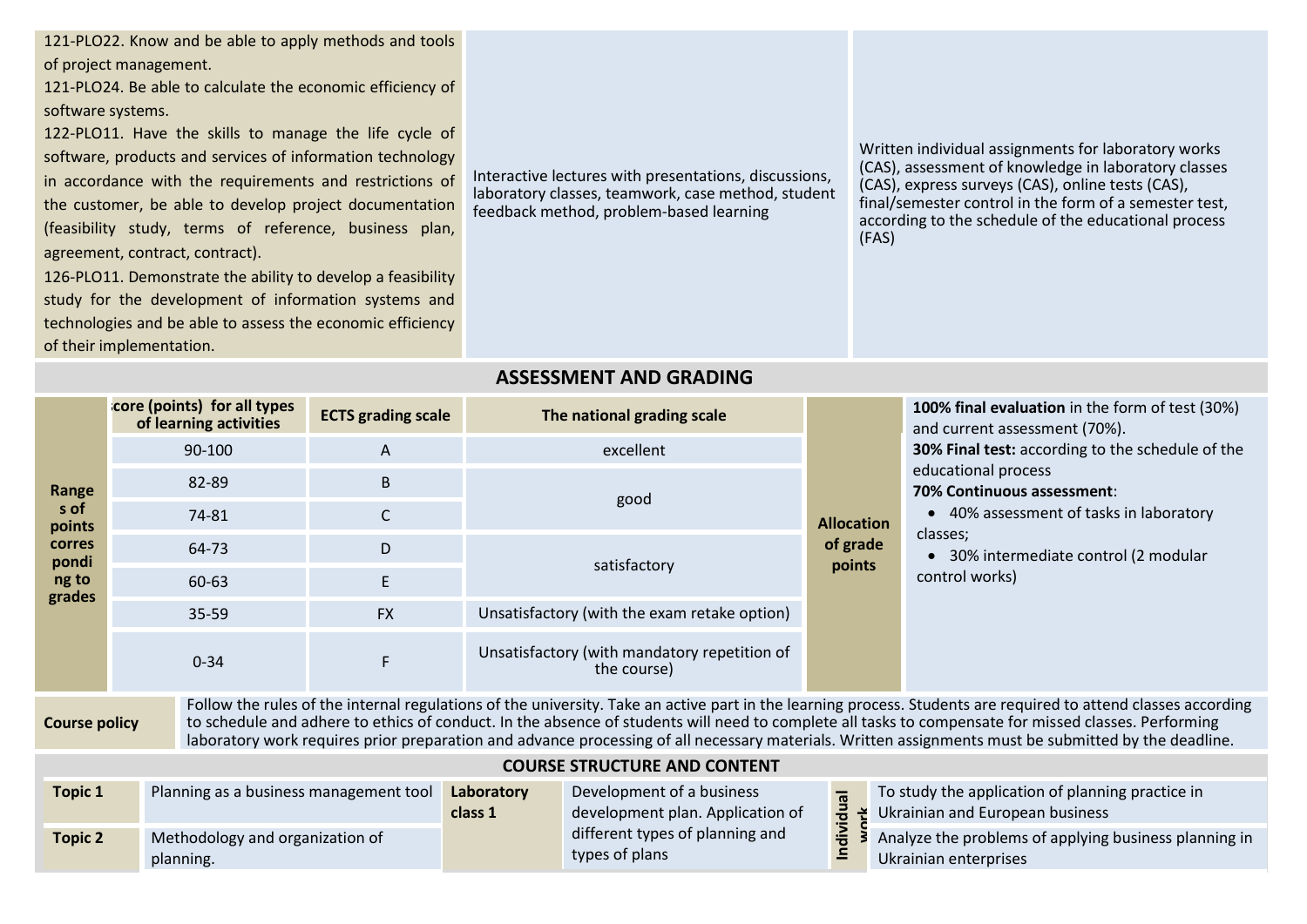| <b>Topic 3</b>  | Strategic planning and business plan                                                                                             | Laboratory<br>class 2 | Methods of planning and<br>forecasting. MS Project software.                                                                                                                        |  | Explore the role and importance of business planning<br>for small and medium businesses                         |
|-----------------|----------------------------------------------------------------------------------------------------------------------------------|-----------------------|-------------------------------------------------------------------------------------------------------------------------------------------------------------------------------------|--|-----------------------------------------------------------------------------------------------------------------|
| <b>Topic 4</b>  | Information support of planning                                                                                                  |                       |                                                                                                                                                                                     |  | To study the application of forecasting and simulation<br>methods in planning                                   |
| <b>Topic 5</b>  | The concept of business ideas, sources<br>and methods of business idea<br>development                                            | Laboratory<br>class 3 | Development of a business idea<br>and ways to present it.<br>Development of a plan for the                                                                                          |  | To study the application of Gordon's methods and the<br>"questionnaire" to develop a business idea              |
| <b>Topic 6</b>  | The main stages of business plan<br>development. Requirements for the<br>structure and content of the business<br>plan           |                       | creation of a business plan in MS<br>Project                                                                                                                                        |  | To study the concept of business model and its main<br>elements                                                 |
| <b>Topic 7</b>  | Business description. Tools and<br>methods. Strategic analysis of the<br>environment                                             | Laboratory<br>class 4 | Strategic analysis of the<br>environment. Development of a<br>business plan in the Project Expert<br>program. Filling in the modules<br>"Product List", "Environment",<br>"Company" |  | Examine the top-down and bottom-up approaches to<br>identify the company's competencies                         |
| <b>Topic 8</b>  | Description of the market and its target<br>segments. Competitors analysis.<br>Determining the demand for products /<br>services |                       |                                                                                                                                                                                     |  | Explore different approaches to assess market<br>capacity                                                       |
| <b>Topic 9</b>  | Development of a marketing plan. Sales<br>forecasting methods                                                                    | Laboratory<br>class 5 | Development of a calendar plan for<br>the selected project. Modules "List                                                                                                           |  | Study and compile a marketing program for the<br>selected product                                               |
| Topic 10        | Development of a production plan.<br>Production process. Production costs                                                        |                       | of assets", "List of resources".<br>Development of a production plan.<br>Modules "Materials and<br>components"                                                                      |  | Explore operational competitive advantages through<br>value chain analysis                                      |
| Topic 11        | Development of an organizational plan.<br>The main forms of ownership                                                            | Laboratory<br>class 6 | Development of a staff plan.<br>Development of a financial plan.<br>Modules "Total costs"                                                                                           |  | Examine the issues of personnel policy and staff<br>development                                                 |
| <b>Topic 12</b> | Development of a financial plan                                                                                                  |                       |                                                                                                                                                                                     |  | To study what activities of the enterprise affect the<br>formation of cash flow                                 |
| <b>Topic 13</b> | The main economic indicators of the<br>business environment                                                                      | Laboratory<br>class 7 | Formation of financial statements.<br>Modules "Profits and losses",                                                                                                                 |  | Examine the types of taxes and existing tax systems                                                             |
| <b>Topic 14</b> | Methods of project analysis and<br>evaluation                                                                                    |                       | "Balance", Break-even analysis                                                                                                                                                      |  | Examine the advantages and disadvantages of the<br>method based on the calculation of net present value         |
| <b>Topic 15</b> | Risk analysis and assessment                                                                                                     | Laboratory<br>class 8 | Break-even analysis. Sensitivity<br>analysis. Design and presentation                                                                                                               |  | Learn methods of risk insurance                                                                                 |
| <b>Topic 16</b> | Modern information technology in<br>business planning                                                                            |                       | of a business plan                                                                                                                                                                  |  | To study the application of modern information<br>technologies in business planning at Ukrainian<br>enterprises |

**RECOMMENDED READING**